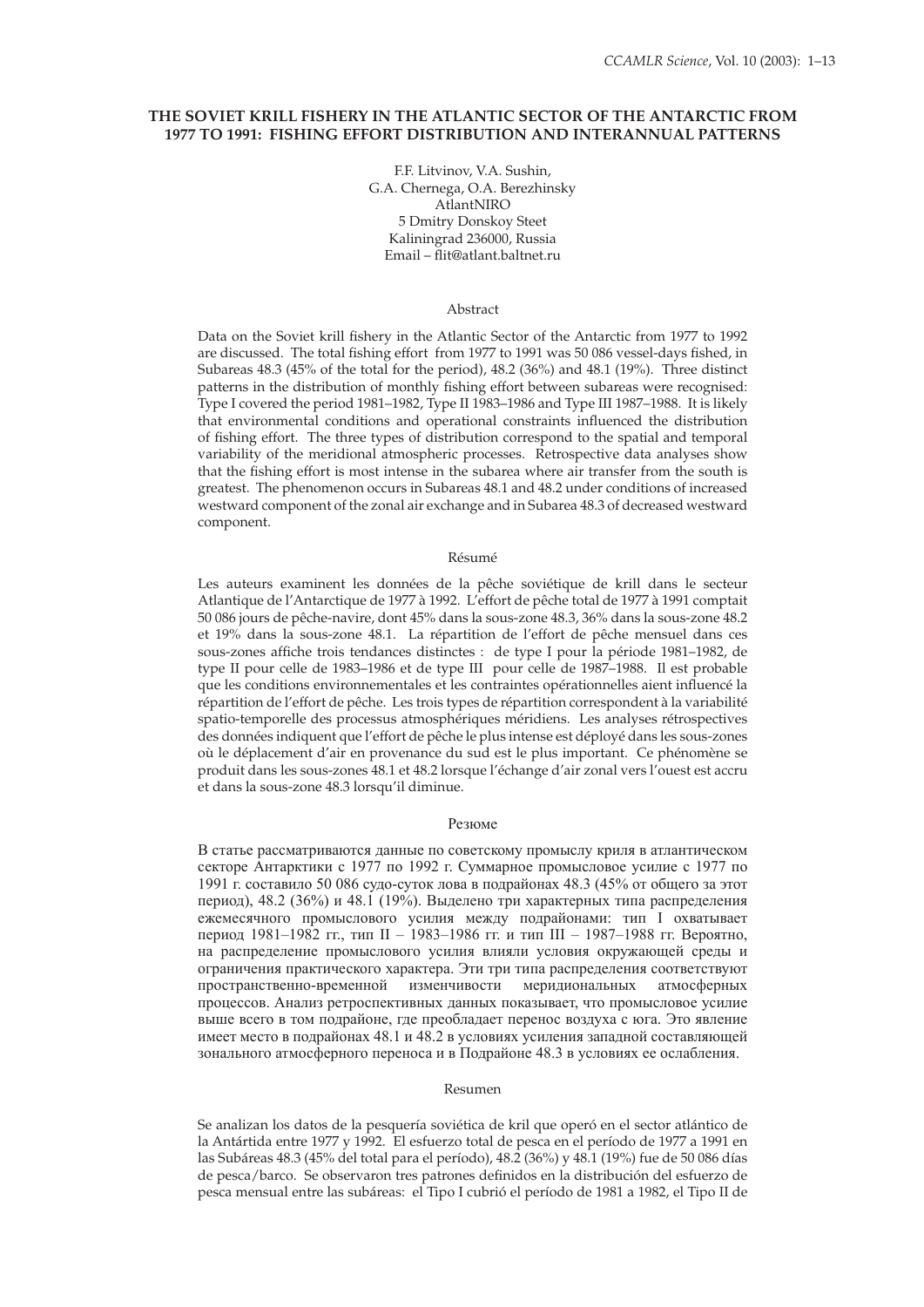1983 a 1986 y el Tipo III de 1987 a 1988. Es probable que las condiciones del medio ambiente y las limitaciones operacionales hayan afectado la distribución del esfuerzo pesquero. Los tres patrones de distribución están asociados con la variabilidad espacial y temporal de los procesos atmosféricos meridionales. Análisis retrospectivos de los datos demuestran que la intensidad del esfuerzo pesquero es mayor en la subárea que experimenta una mayor transferencia de aire del sur. Este fenómeno ocurre en las Subáreas 48.1 y 48.2 cuando la zona de intercambio del aire tiene un componente mayor del oeste, y en la Subárea 48.3 donde el componente del oeste es menor.

Keywords: Antarctic krill fishery, Atlantic Sector of the Antarctic, fishing effort, atmospheric air movements, CCAMLR

# INTRODUCTION

Information on the Soviet krill fishery is rather scarce in the literature. Some data on the earlier krill fishery are given in Lubimova et al. (1985), which discusses the role of krill in the trophic structure of the Antarctic ecosystem. Limited data on the deployment of the Soviet krill fishing fleet from 1972 to 1985 are presented by Maklygin (1987), while information on the Soviet krill fishery is also given in the FAO review of the world krill fishery (Nicol and Endo, 1997). In describing the history of Soviet scientific research on the Antarctic ecosystem, Sushin and Litvinov (1999) also provided some information on the krill fishery.

The main purpose of the present paper is to describe the distribution of fishing effort (vesseldays fished (VDF)) in Subareas 48.1, 48.2 and 48.3 from 1977 to 1992 and to discuss factors that may influence patterns in the distribution of the fishing fleet.

# MATERIAL AND METHODS

Data on vessel type and days of fishing by month and subarea that had been annually compiled in the *Atlas of Fisheries in the Southwestern Atlantic* (Anon., 1978–1992) were used in the analysis. These data were computerised, allowing their further sorting and processing.

Data on monthly VDF were analysed to investigate variations in seasonal, interannual and spatial distribution between subareas in the 15-year period from January 1977 to December 1991, the period during which the Soviet krill fishery reached its peak. Therefore, it is the most complete compilation of data for this period. It should be noted that the VDF data presented in this paper were collected by observers and may differ from fishery statistics officially published in the USSR. For a comparative analysis of the distribution of the krill fleet and environmental conditions, mean monthly values of atmospheric pressure at sea level were used, each value representing an area of 5° latitude x 10° longitude. These data were obtained from the Russian Hydrometeorological Centre (Moscow). The interannual variability of atmospheric pressure gradients in Subareas 48.1, 48.2 and 48.3 from 1970 to 2000 were analysed. An evaluation of these gradients gives an initial approximation of the geostrophic movements of air masses in the zonal (along longitude) and meridional (along latitude) directions (Kats, 1960). In the southern hemisphere the positive values of the latitudinal and longitudinal gradients correspond to movements to the south and east respectively.

## RESULTS AND DISCUSSION

The Soviet krill fishery recorded the highest catches between 1977 and 1991 (Sushin and Litvinov, 1999) with a total catch of 3 538 229 tonnes of krill, corresponding to a total of 50 086 VDF in the Atlantic Sector (Table 1). During that period the fishing gear generally described as 'pelagic midwater rope-trawl' was most commonly used. Anon. (1978–1992) recorded 16 different types of krill vessels in use during that period (Table 2). Unfortunately there were no standard abbreviations for some of the vessel types in use at that time. A detailed description of different vessel types is given in *The Fleet of the Fishing Industry*   $($ Anon., 1990 $)$ , but in certain cases it is difficult to match the descriptions from this publication with the abbreviations given in Anon. (1978–1992). Table 2 presents an interpretation of these abbreviations based on advice from Sundakov, Boronin and Milavsky (pers. comm.).

Large freezer trawlers for the production of frozen products and meal which are summarised as BMRT vessels (miscellaneous projects, Table 2) accounted for over 33% of the total fishing effort, while the even larger freezer trawlers (PPR, projects 'Grumant' and 'Rembrant', Table 2) accounted for over 25%. The proportions of other types of fishing vessel were significantly less, with large freezer trawlers (BMRTM, project 'Luchegorsk') accounting for 8.3% and all other types, less than 6% (Table 2).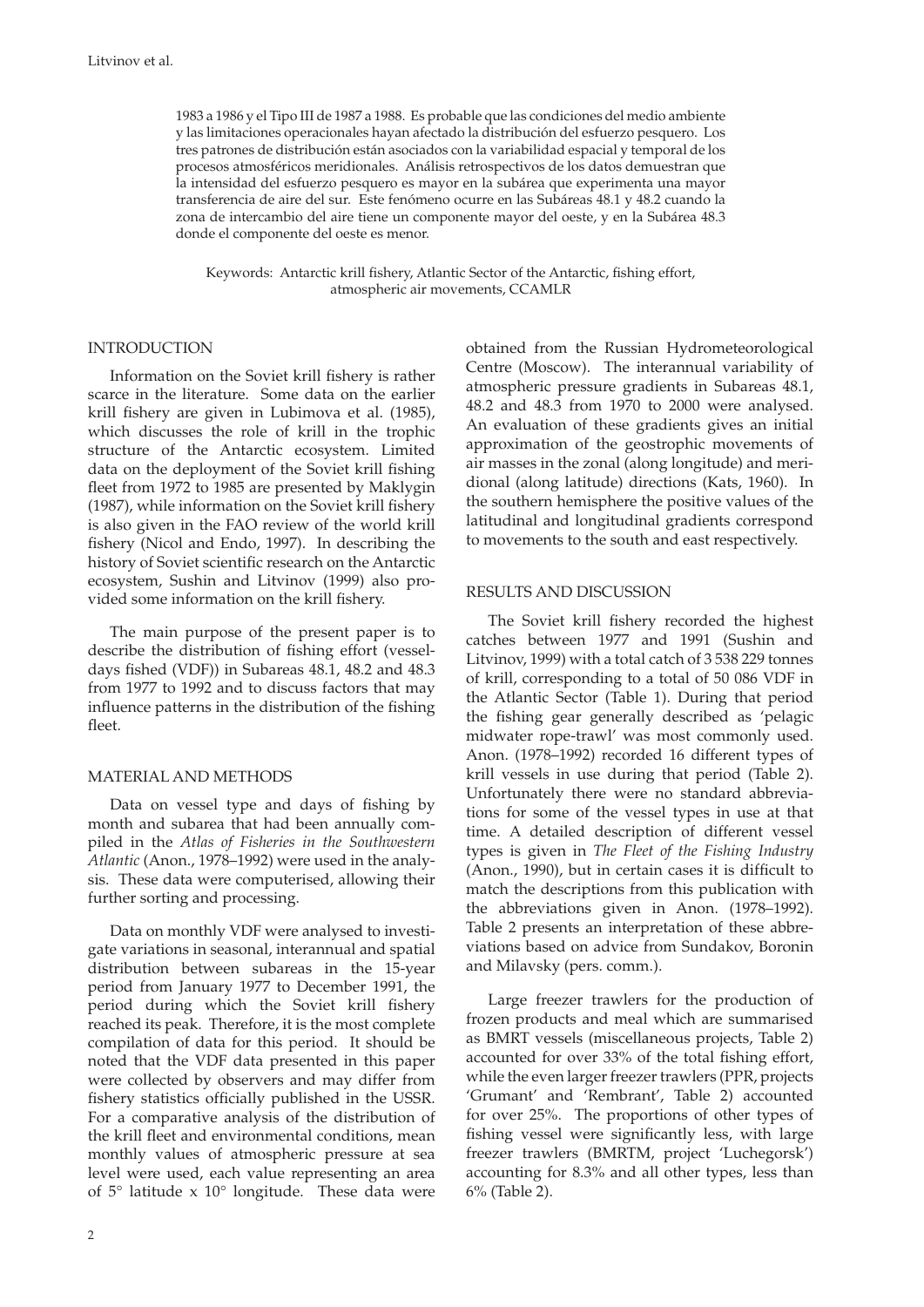|                                                                                                                                | (vessel-days fished)<br>Fishing Effort                                                   | 571                 | 890     | 516     | 3899   | 3815                 | 3212    | 2170                                                    | 1296   | 2867   | 3902   | 4364    | 4548                 | 3634    | 4209    | 3193       | 50086          |  |
|--------------------------------------------------------------------------------------------------------------------------------|------------------------------------------------------------------------------------------|---------------------|---------|---------|--------|----------------------|---------|---------------------------------------------------------|--------|--------|--------|---------|----------------------|---------|---------|------------|----------------|--|
| Antarctic krill catches and former Soviet Union (FSU) fishing effort in the Atlantic Sector from January 1977 to December 1991 | Krill Catches in the Atlantic<br>Sector of Antarctic<br>by FSU Countries<br>(tonnes)     | 99828               | 89820   | 321196  | 356752 | 285 117              | 368 182 | 128751                                                  | 62321  | 146855 | 366738 | 264530  | 262736               | 263006  | 272751  | 249 646    | 3538229        |  |
|                                                                                                                                | Krill Catches in the<br>by FSU Countries<br>Whole Antarctic<br>(tonnes)                  | LO5049              | 116 637 | 349 825 | 440516 | 420 434              | 491656  | 180290                                                  | 74381  | 150538 | 379270 | 290 401 | 264 190              | 263031  | 273 409 | 250392     | 4052009        |  |
|                                                                                                                                | Atlantic Sector of Antarctic,<br>Total Krill Catches in the<br>all Countries<br>(tonnes) | 106794              | 89923   | 321 344 | 356978 | 288868               | 374080  | 139489                                                  | 104680 | 180819 | 425871 | 346 531 | 363234               | 394 406 | 350 213 | 354249     | 4197479        |  |
|                                                                                                                                | Total Krill Catches in<br>the Whole Antarctic,<br>all Countries<br>(tonnes)              | L <sub>22</sub> 534 | 142803  | 386 256 | 477186 | $\frac{2}{3}$<br>448 |         | 528 699<br>229 771<br>229 218<br>128 445 673<br>445 673 |        |        |        | 376 453 | 370 663              | 395860  | 374856  | 439<br>356 | 4975015        |  |
| Table 1:                                                                                                                       | $\chi_{\rm ears}$ *                                                                      | 1977                |         |         |        |                      |         |                                                         |        |        |        |         | $288888888888888555$ |         |         |            | $_{\rm Total}$ |  |

| ۱             |  |
|---------------|--|
|               |  |
|               |  |
|               |  |
|               |  |
|               |  |
|               |  |
| ļ<br>I        |  |
|               |  |
|               |  |
| l             |  |
|               |  |
| ļ             |  |
|               |  |
|               |  |
|               |  |
|               |  |
| $\frac{1}{2}$ |  |
|               |  |
|               |  |
|               |  |
|               |  |
|               |  |
|               |  |
|               |  |
|               |  |
|               |  |
| j             |  |
|               |  |
|               |  |
|               |  |
|               |  |
|               |  |
|               |  |
| ֦             |  |
|               |  |
| l             |  |
|               |  |
| j<br>١        |  |
|               |  |
|               |  |
|               |  |
| j             |  |
|               |  |
|               |  |
|               |  |
|               |  |
|               |  |
|               |  |
|               |  |
| I             |  |
|               |  |
|               |  |
|               |  |
|               |  |
|               |  |
|               |  |
|               |  |
|               |  |
|               |  |
| Į             |  |
|               |  |
| į             |  |
| i<br>j        |  |
|               |  |
|               |  |
| i             |  |
|               |  |
| Table:<br>Ė   |  |

\*Annual catches are presented by split-year according to CCAMLR statistics (CCAMLR, 1991) and fishing effort is shown by calendar year. \*Annual catches are presented by split-year according to CCAMLR statistics (CCAMLR, 1991) and fishing effort is shown by calendar year.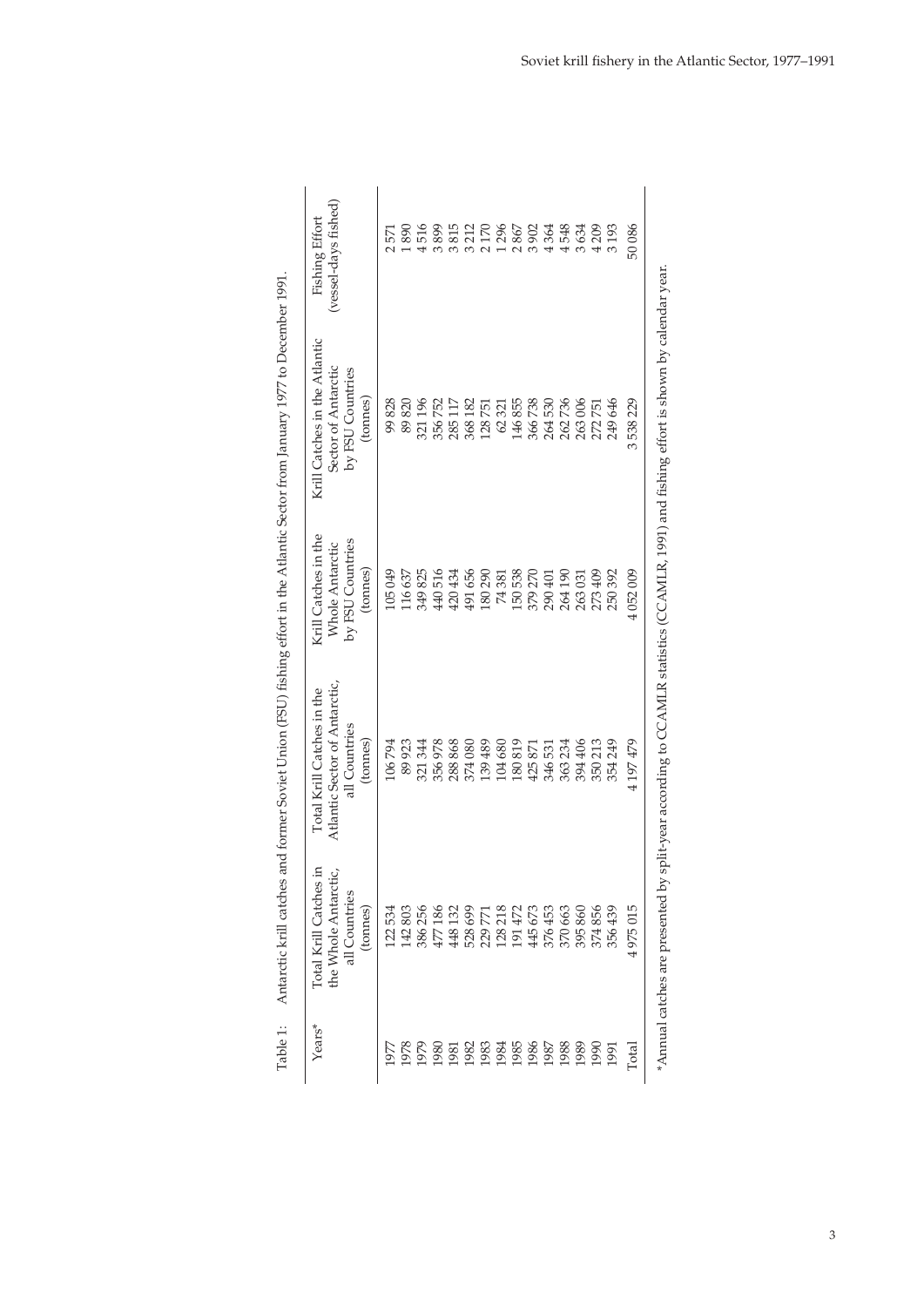| BAT – large autonomous trawler, project 'Horizont', gross registered tonnes (GRT) 5340, maximum length (ML) 111.3 m, main engine power (MEP) 2x2570 KWT<br>BMRT-large freezer trawler for production of frozen products and meal, various projects, 2973-4407 GRT, ML 83-103 m, MEP 1x1470-2x1600 KWT.<br>canned production, project 'Pulkovskiy meridian', 4407 GRT, ML 103.7 m, MEP 2x2580 KWT<br>106<br>892<br>$\mathbb{R}$<br>ro o<br>656<br>4209<br>59<br>504<br>1222<br>694<br>$\circ$<br>$\circ$<br>729<br>686<br>3634<br>183<br>187<br>968<br>881<br>PPR – large freezer trawlers, projects 'Grumant' and 'Rembrandt', 4699–5019 GRT, ML 102.7–103.59 m, MEP 1x2205–1x2280 KWT.<br>88<br>237<br>36<br>45<br>$\circ$<br>99<br>4548<br>468<br>184<br>443<br>453<br>427<br>51<br>krill, project 'Antarctida', 6394 GRT, ML 114.49 m, MEP 2x2580 KWT<br>306<br>102<br>$\cup$<br>166<br>326<br>$\circ$<br>4364<br>24<br>214<br>344<br>317<br>484<br>1081<br>BMRTV, BMRTIB – large freezer trawlers, project 'Ivan Bochkov', 3144 GRT, ML 93.84 m, MEP 1x3820 KWT<br>165<br>$\circ$<br>3902<br>174<br>499<br>1016<br>033<br>434<br>581<br>production, 3140 GRT, ML 84.7, MEP 1x1470 KW7<br>BMRTM - large freezer trawler, project 'Luchegorsk', 2973 GRT, ML 83.57 m, MEP 1x1470 KWT.<br>2326-2666 GRT, ML 83 m, MEP 1x1470 KWT<br>$\circ$<br>$\circ$<br>36<br>$\circ$<br>$\circ$<br>$\mathcal{P}^{\mathcal{S}}$<br>545<br>$\circ$<br>$\circ$<br>$\circ$<br>2867<br>816<br>893<br>317<br>181<br>3017 GRT, ML 101.8 m, MEP 1x2850 KWT<br>STR - refrigerating seiner-trawler, project 'Alpinist', 710 GRT, ML 53.7 m, MEP 1x970 KWT<br>BMRTA - large freezer trawler, project 'Altay', 3390 GRT, ML 107.50 m, MEP 5x735 KWT.<br>1296<br>RTMA - freezer trawler, project 'Atlantic', 2657 GRT, ML 82.20 m, MEP 2x855 KWT.<br>89<br>469<br>$80\,$<br>$\circ$<br>$\circ$<br>$47\,$<br>$\circ$<br>446<br>$\circ$<br>$13$<br>$\circ$<br>152<br>$\circ$<br>458<br>$\Im 0$<br>32<br>279<br>$\circ$<br>$\Box$<br>116<br>2170<br>$\circ$<br>$\mathfrak{A}$<br>333<br>843<br>$\mathcal{E}$<br>$\circ$<br>$\circ$<br>$\circ$<br>183<br>3212<br>$\circ$<br>$\circ$<br>202<br>302<br>204<br>061<br>221<br>$\circ$<br>815<br>206<br>$\circ$<br>$\circ$<br>257<br>528<br>376<br>206<br>$\overline{31}$<br>211<br>3<br>BATKRR - large autonomous trawler for fish and<br>BATM – large autonomous trawler for frozen and<br>BMMT – large fishing trawler for meal and frozen<br>BMRTPT-large freezer trawler, various projects,<br>RTMS - large freezer trawler, project 'Prometey',<br>3899<br>869<br>396<br>1890<br>153<br>105<br>258<br>57<br>122<br>4516<br>126<br>304<br>119<br>2198<br>1701<br>6<br>1890<br>86<br>108<br>239<br>361<br>2248<br>○<br>516<br>92<br>49<br><b>BMRTPT</b><br><b>BATKRR</b><br><b>BMRTIB</b><br><b>BMRTM</b><br><b>BMRTA</b><br>BMRTV<br>Vessel<br><b>BATM</b><br>BMMT<br><b>RTMA</b><br><b>BMRT</b><br><b>RTMS</b><br><b>RKTS</b><br>Total<br>BAT<br>RKT<br>PPR<br><b>STR</b> | Type of | 1977 | 1978 | 1979 | 1980 | 1981 | 1982 | 1983 | 1984 | 1985 | 1986 | 1987 | 1988 | 1989 | 1990 | 1991              | Total |  |
|-----------------------------------------------------------------------------------------------------------------------------------------------------------------------------------------------------------------------------------------------------------------------------------------------------------------------------------------------------------------------------------------------------------------------------------------------------------------------------------------------------------------------------------------------------------------------------------------------------------------------------------------------------------------------------------------------------------------------------------------------------------------------------------------------------------------------------------------------------------------------------------------------------------------------------------------------------------------------------------------------------------------------------------------------------------------------------------------------------------------------------------------------------------------------------------------------------------------------------------------------------------------------------------------------------------------------------------------------------------------------------------------------------------------------------------------------------------------------------------------------------------------------------------------------------------------------------------------------------------------------------------------------------------------------------------------------------------------------------------------------------------------------------------------------------------------------------------------------------------------------------------------------------------------------------------------------------------------------------------------------------------------------------------------------------------------------------------------------------------------------------------------------------------------------------------------------------------------------------------------------------------------------------------------------------------------------------------------------------------------------------------------------------------------------------------------------------------------------------------------------------------------------------------------------------------------------------------------------------------------------------------------------------------------------------------------------------------------------------------------------------------------------------------------------------------------------------------------------------------------------------------------------------------------------------------------------------------------------------------------------|---------|------|------|------|------|------|------|------|------|------|------|------|------|------|------|-------------------|-------|--|
|                                                                                                                                                                                                                                                                                                                                                                                                                                                                                                                                                                                                                                                                                                                                                                                                                                                                                                                                                                                                                                                                                                                                                                                                                                                                                                                                                                                                                                                                                                                                                                                                                                                                                                                                                                                                                                                                                                                                                                                                                                                                                                                                                                                                                                                                                                                                                                                                                                                                                                                                                                                                                                                                                                                                                                                                                                                                                                                                                                                               |         |      |      |      |      |      |      |      |      |      |      |      |      |      |      |                   |       |  |
|                                                                                                                                                                                                                                                                                                                                                                                                                                                                                                                                                                                                                                                                                                                                                                                                                                                                                                                                                                                                                                                                                                                                                                                                                                                                                                                                                                                                                                                                                                                                                                                                                                                                                                                                                                                                                                                                                                                                                                                                                                                                                                                                                                                                                                                                                                                                                                                                                                                                                                                                                                                                                                                                                                                                                                                                                                                                                                                                                                                               |         |      |      |      |      |      |      |      |      |      |      |      |      |      |      | 184               | 355   |  |
|                                                                                                                                                                                                                                                                                                                                                                                                                                                                                                                                                                                                                                                                                                                                                                                                                                                                                                                                                                                                                                                                                                                                                                                                                                                                                                                                                                                                                                                                                                                                                                                                                                                                                                                                                                                                                                                                                                                                                                                                                                                                                                                                                                                                                                                                                                                                                                                                                                                                                                                                                                                                                                                                                                                                                                                                                                                                                                                                                                                               |         |      |      |      |      |      |      |      |      |      |      |      |      |      |      | 417               | 389   |  |
|                                                                                                                                                                                                                                                                                                                                                                                                                                                                                                                                                                                                                                                                                                                                                                                                                                                                                                                                                                                                                                                                                                                                                                                                                                                                                                                                                                                                                                                                                                                                                                                                                                                                                                                                                                                                                                                                                                                                                                                                                                                                                                                                                                                                                                                                                                                                                                                                                                                                                                                                                                                                                                                                                                                                                                                                                                                                                                                                                                                               |         |      |      |      |      |      |      |      |      |      |      |      |      |      |      | 125               | 622   |  |
|                                                                                                                                                                                                                                                                                                                                                                                                                                                                                                                                                                                                                                                                                                                                                                                                                                                                                                                                                                                                                                                                                                                                                                                                                                                                                                                                                                                                                                                                                                                                                                                                                                                                                                                                                                                                                                                                                                                                                                                                                                                                                                                                                                                                                                                                                                                                                                                                                                                                                                                                                                                                                                                                                                                                                                                                                                                                                                                                                                                               |         |      |      |      |      |      |      |      |      |      |      |      |      |      |      |                   | 841   |  |
|                                                                                                                                                                                                                                                                                                                                                                                                                                                                                                                                                                                                                                                                                                                                                                                                                                                                                                                                                                                                                                                                                                                                                                                                                                                                                                                                                                                                                                                                                                                                                                                                                                                                                                                                                                                                                                                                                                                                                                                                                                                                                                                                                                                                                                                                                                                                                                                                                                                                                                                                                                                                                                                                                                                                                                                                                                                                                                                                                                                               |         |      |      |      |      |      |      |      |      |      |      |      |      |      |      | 628               | 16540 |  |
|                                                                                                                                                                                                                                                                                                                                                                                                                                                                                                                                                                                                                                                                                                                                                                                                                                                                                                                                                                                                                                                                                                                                                                                                                                                                                                                                                                                                                                                                                                                                                                                                                                                                                                                                                                                                                                                                                                                                                                                                                                                                                                                                                                                                                                                                                                                                                                                                                                                                                                                                                                                                                                                                                                                                                                                                                                                                                                                                                                                               |         |      |      |      |      |      |      |      |      |      |      |      |      |      |      | 35                | 1146  |  |
|                                                                                                                                                                                                                                                                                                                                                                                                                                                                                                                                                                                                                                                                                                                                                                                                                                                                                                                                                                                                                                                                                                                                                                                                                                                                                                                                                                                                                                                                                                                                                                                                                                                                                                                                                                                                                                                                                                                                                                                                                                                                                                                                                                                                                                                                                                                                                                                                                                                                                                                                                                                                                                                                                                                                                                                                                                                                                                                                                                                               |         |      |      |      |      |      |      |      |      |      |      |      |      |      |      | 170               | 544   |  |
|                                                                                                                                                                                                                                                                                                                                                                                                                                                                                                                                                                                                                                                                                                                                                                                                                                                                                                                                                                                                                                                                                                                                                                                                                                                                                                                                                                                                                                                                                                                                                                                                                                                                                                                                                                                                                                                                                                                                                                                                                                                                                                                                                                                                                                                                                                                                                                                                                                                                                                                                                                                                                                                                                                                                                                                                                                                                                                                                                                                               |         |      |      |      |      |      |      |      |      |      |      |      |      |      |      | $\sqrt{30}$       | 66    |  |
|                                                                                                                                                                                                                                                                                                                                                                                                                                                                                                                                                                                                                                                                                                                                                                                                                                                                                                                                                                                                                                                                                                                                                                                                                                                                                                                                                                                                                                                                                                                                                                                                                                                                                                                                                                                                                                                                                                                                                                                                                                                                                                                                                                                                                                                                                                                                                                                                                                                                                                                                                                                                                                                                                                                                                                                                                                                                                                                                                                                               |         |      |      |      |      |      |      |      |      |      |      |      |      |      |      | <b>761</b><br>178 | 4153  |  |
|                                                                                                                                                                                                                                                                                                                                                                                                                                                                                                                                                                                                                                                                                                                                                                                                                                                                                                                                                                                                                                                                                                                                                                                                                                                                                                                                                                                                                                                                                                                                                                                                                                                                                                                                                                                                                                                                                                                                                                                                                                                                                                                                                                                                                                                                                                                                                                                                                                                                                                                                                                                                                                                                                                                                                                                                                                                                                                                                                                                               |         |      |      |      |      |      |      |      |      |      |      |      |      |      |      |                   | 3379  |  |
|                                                                                                                                                                                                                                                                                                                                                                                                                                                                                                                                                                                                                                                                                                                                                                                                                                                                                                                                                                                                                                                                                                                                                                                                                                                                                                                                                                                                                                                                                                                                                                                                                                                                                                                                                                                                                                                                                                                                                                                                                                                                                                                                                                                                                                                                                                                                                                                                                                                                                                                                                                                                                                                                                                                                                                                                                                                                                                                                                                                               |         |      |      |      |      |      |      |      |      |      |      |      |      |      |      |                   | 389   |  |
|                                                                                                                                                                                                                                                                                                                                                                                                                                                                                                                                                                                                                                                                                                                                                                                                                                                                                                                                                                                                                                                                                                                                                                                                                                                                                                                                                                                                                                                                                                                                                                                                                                                                                                                                                                                                                                                                                                                                                                                                                                                                                                                                                                                                                                                                                                                                                                                                                                                                                                                                                                                                                                                                                                                                                                                                                                                                                                                                                                                               |         |      |      |      |      |      |      |      |      |      |      |      |      |      |      | 635               | 12653 |  |
|                                                                                                                                                                                                                                                                                                                                                                                                                                                                                                                                                                                                                                                                                                                                                                                                                                                                                                                                                                                                                                                                                                                                                                                                                                                                                                                                                                                                                                                                                                                                                                                                                                                                                                                                                                                                                                                                                                                                                                                                                                                                                                                                                                                                                                                                                                                                                                                                                                                                                                                                                                                                                                                                                                                                                                                                                                                                                                                                                                                               |         |      |      |      |      |      |      |      |      |      |      |      |      |      |      | $\circ$           | 687   |  |
|                                                                                                                                                                                                                                                                                                                                                                                                                                                                                                                                                                                                                                                                                                                                                                                                                                                                                                                                                                                                                                                                                                                                                                                                                                                                                                                                                                                                                                                                                                                                                                                                                                                                                                                                                                                                                                                                                                                                                                                                                                                                                                                                                                                                                                                                                                                                                                                                                                                                                                                                                                                                                                                                                                                                                                                                                                                                                                                                                                                               |         |      |      |      |      |      |      |      |      |      |      |      |      |      |      | $\circ$           | 917   |  |
|                                                                                                                                                                                                                                                                                                                                                                                                                                                                                                                                                                                                                                                                                                                                                                                                                                                                                                                                                                                                                                                                                                                                                                                                                                                                                                                                                                                                                                                                                                                                                                                                                                                                                                                                                                                                                                                                                                                                                                                                                                                                                                                                                                                                                                                                                                                                                                                                                                                                                                                                                                                                                                                                                                                                                                                                                                                                                                                                                                                               |         |      |      |      |      |      |      |      |      |      |      |      |      |      |      | $\mathcal{S}$     | 2920  |  |
|                                                                                                                                                                                                                                                                                                                                                                                                                                                                                                                                                                                                                                                                                                                                                                                                                                                                                                                                                                                                                                                                                                                                                                                                                                                                                                                                                                                                                                                                                                                                                                                                                                                                                                                                                                                                                                                                                                                                                                                                                                                                                                                                                                                                                                                                                                                                                                                                                                                                                                                                                                                                                                                                                                                                                                                                                                                                                                                                                                                               |         |      |      |      |      |      |      |      |      |      |      |      |      |      |      |                   | 2162  |  |
|                                                                                                                                                                                                                                                                                                                                                                                                                                                                                                                                                                                                                                                                                                                                                                                                                                                                                                                                                                                                                                                                                                                                                                                                                                                                                                                                                                                                                                                                                                                                                                                                                                                                                                                                                                                                                                                                                                                                                                                                                                                                                                                                                                                                                                                                                                                                                                                                                                                                                                                                                                                                                                                                                                                                                                                                                                                                                                                                                                                               |         |      |      |      |      |      |      |      |      |      |      |      |      |      |      | 3193              | 49763 |  |
|                                                                                                                                                                                                                                                                                                                                                                                                                                                                                                                                                                                                                                                                                                                                                                                                                                                                                                                                                                                                                                                                                                                                                                                                                                                                                                                                                                                                                                                                                                                                                                                                                                                                                                                                                                                                                                                                                                                                                                                                                                                                                                                                                                                                                                                                                                                                                                                                                                                                                                                                                                                                                                                                                                                                                                                                                                                                                                                                                                                               |         |      |      |      |      |      |      |      |      |      |      |      |      |      |      |                   |       |  |
|                                                                                                                                                                                                                                                                                                                                                                                                                                                                                                                                                                                                                                                                                                                                                                                                                                                                                                                                                                                                                                                                                                                                                                                                                                                                                                                                                                                                                                                                                                                                                                                                                                                                                                                                                                                                                                                                                                                                                                                                                                                                                                                                                                                                                                                                                                                                                                                                                                                                                                                                                                                                                                                                                                                                                                                                                                                                                                                                                                                               |         |      |      |      |      |      |      |      |      |      |      |      |      |      |      |                   |       |  |
|                                                                                                                                                                                                                                                                                                                                                                                                                                                                                                                                                                                                                                                                                                                                                                                                                                                                                                                                                                                                                                                                                                                                                                                                                                                                                                                                                                                                                                                                                                                                                                                                                                                                                                                                                                                                                                                                                                                                                                                                                                                                                                                                                                                                                                                                                                                                                                                                                                                                                                                                                                                                                                                                                                                                                                                                                                                                                                                                                                                               |         |      |      |      |      |      |      |      |      |      |      |      |      |      |      |                   |       |  |
|                                                                                                                                                                                                                                                                                                                                                                                                                                                                                                                                                                                                                                                                                                                                                                                                                                                                                                                                                                                                                                                                                                                                                                                                                                                                                                                                                                                                                                                                                                                                                                                                                                                                                                                                                                                                                                                                                                                                                                                                                                                                                                                                                                                                                                                                                                                                                                                                                                                                                                                                                                                                                                                                                                                                                                                                                                                                                                                                                                                               |         |      |      |      |      |      |      |      |      |      |      |      |      |      |      |                   |       |  |
|                                                                                                                                                                                                                                                                                                                                                                                                                                                                                                                                                                                                                                                                                                                                                                                                                                                                                                                                                                                                                                                                                                                                                                                                                                                                                                                                                                                                                                                                                                                                                                                                                                                                                                                                                                                                                                                                                                                                                                                                                                                                                                                                                                                                                                                                                                                                                                                                                                                                                                                                                                                                                                                                                                                                                                                                                                                                                                                                                                                               |         |      |      |      |      |      |      |      |      |      |      |      |      |      |      |                   |       |  |
|                                                                                                                                                                                                                                                                                                                                                                                                                                                                                                                                                                                                                                                                                                                                                                                                                                                                                                                                                                                                                                                                                                                                                                                                                                                                                                                                                                                                                                                                                                                                                                                                                                                                                                                                                                                                                                                                                                                                                                                                                                                                                                                                                                                                                                                                                                                                                                                                                                                                                                                                                                                                                                                                                                                                                                                                                                                                                                                                                                                               |         |      |      |      |      |      |      |      |      |      |      |      |      |      |      |                   |       |  |
|                                                                                                                                                                                                                                                                                                                                                                                                                                                                                                                                                                                                                                                                                                                                                                                                                                                                                                                                                                                                                                                                                                                                                                                                                                                                                                                                                                                                                                                                                                                                                                                                                                                                                                                                                                                                                                                                                                                                                                                                                                                                                                                                                                                                                                                                                                                                                                                                                                                                                                                                                                                                                                                                                                                                                                                                                                                                                                                                                                                               |         |      |      |      |      |      |      |      |      |      |      |      |      |      |      |                   |       |  |
|                                                                                                                                                                                                                                                                                                                                                                                                                                                                                                                                                                                                                                                                                                                                                                                                                                                                                                                                                                                                                                                                                                                                                                                                                                                                                                                                                                                                                                                                                                                                                                                                                                                                                                                                                                                                                                                                                                                                                                                                                                                                                                                                                                                                                                                                                                                                                                                                                                                                                                                                                                                                                                                                                                                                                                                                                                                                                                                                                                                               |         |      |      |      |      |      |      |      |      |      |      |      |      |      |      |                   |       |  |
|                                                                                                                                                                                                                                                                                                                                                                                                                                                                                                                                                                                                                                                                                                                                                                                                                                                                                                                                                                                                                                                                                                                                                                                                                                                                                                                                                                                                                                                                                                                                                                                                                                                                                                                                                                                                                                                                                                                                                                                                                                                                                                                                                                                                                                                                                                                                                                                                                                                                                                                                                                                                                                                                                                                                                                                                                                                                                                                                                                                               |         |      |      |      |      |      |      |      |      |      |      |      |      |      |      |                   |       |  |
|                                                                                                                                                                                                                                                                                                                                                                                                                                                                                                                                                                                                                                                                                                                                                                                                                                                                                                                                                                                                                                                                                                                                                                                                                                                                                                                                                                                                                                                                                                                                                                                                                                                                                                                                                                                                                                                                                                                                                                                                                                                                                                                                                                                                                                                                                                                                                                                                                                                                                                                                                                                                                                                                                                                                                                                                                                                                                                                                                                                               |         |      |      |      |      |      |      |      |      |      |      |      |      |      |      |                   |       |  |
| RKTS, RKT – large autonomous trawler for fish and krill, similar to project 'Antarctida', 6394 GRT, ML 114.49, MEP 2x2580 KWT.                                                                                                                                                                                                                                                                                                                                                                                                                                                                                                                                                                                                                                                                                                                                                                                                                                                                                                                                                                                                                                                                                                                                                                                                                                                                                                                                                                                                                                                                                                                                                                                                                                                                                                                                                                                                                                                                                                                                                                                                                                                                                                                                                                                                                                                                                                                                                                                                                                                                                                                                                                                                                                                                                                                                                                                                                                                                |         |      |      |      |      |      |      |      |      |      |      |      |      |      |      |                   |       |  |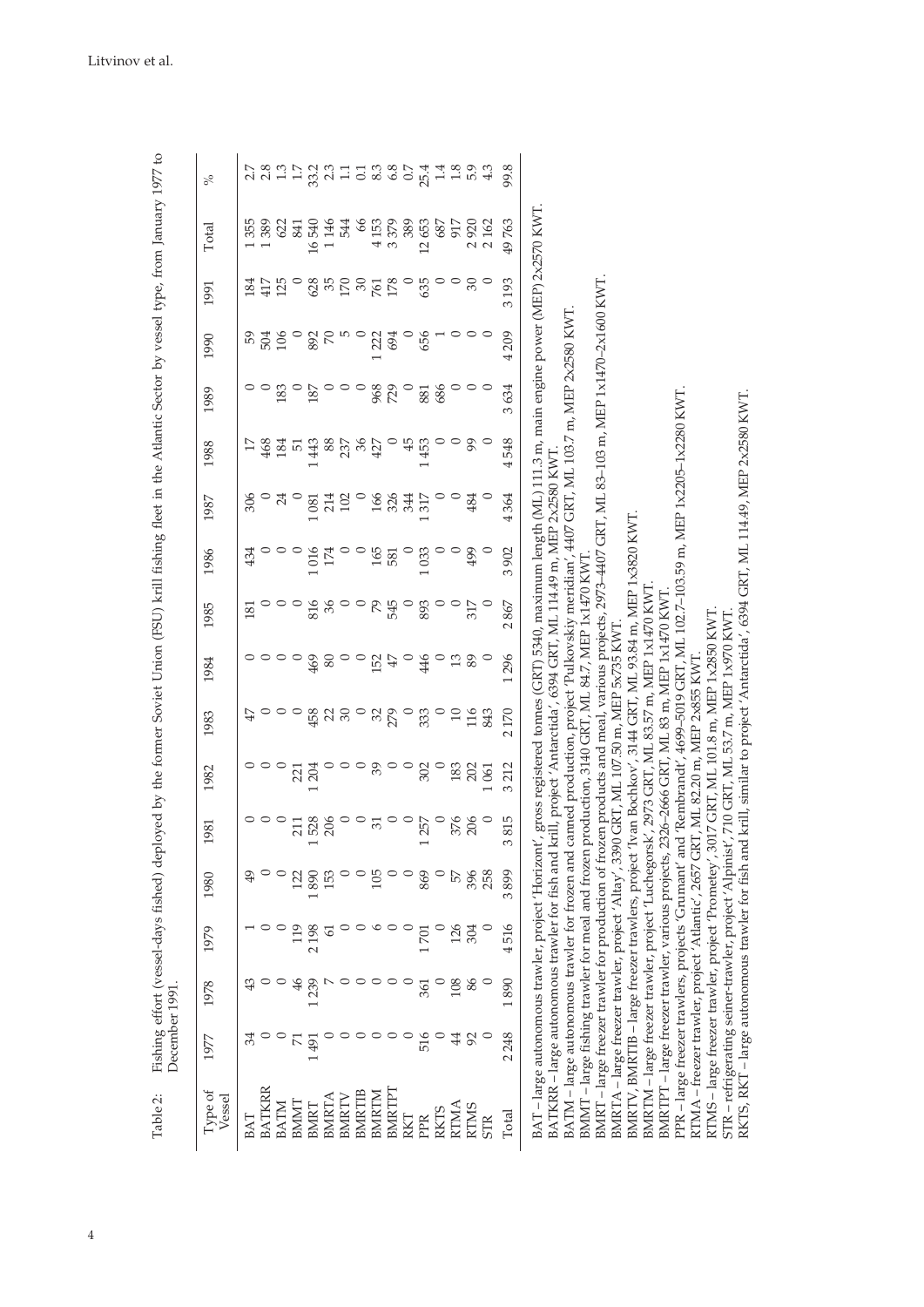| Years | Azcherryba<br>(Kerch) | Zapryba<br>(Riga) | Sevryba<br>(Murmansk) | Dalryba<br>(Vladivostok) | Total   |
|-------|-----------------------|-------------------|-----------------------|--------------------------|---------|
| 1977  | 271                   | 1637              | 663                   | 0                        | 2571    |
| 1978  | 153                   | 1 1 5 5           | 582                   | $\theta$                 | 1890    |
| 1979  | 1 1 6 5               | 1 177             | 2 1 7 4               | $\overline{0}$           | 4516    |
| 1980  | 785                   | 1613              | 1501                  | $\overline{0}$           | 3899    |
| 1981  | 1 2 1 9               | 1 0 5 4           | 1542                  | $\overline{0}$           | 3815    |
| 1982  | 760                   | 993               | 398                   | 1 0 6 1                  | 3 2 1 2 |
| 1983  | 727                   | 307               | 386                   | 750                      | 2 1 7 0 |
| 1984  | 703                   | 226               | 367                   | 0                        | 1 2 9 6 |
| 1985  | 1 1 7 1               | 785               | 911                   | $\overline{0}$           | 2867    |
| 1986  | 1434                  | 718               | 1750                  | 0                        | 3902    |
| 1987  | 1398                  | 549               | 2417                  | $\theta$                 | 4 3 6 4 |
| 1988  | 1056                  | 882               | 2610                  | 0                        | 4548    |
| 1989  | 1 1 1 2               | 930               | 1592                  | 0                        | 3634    |
| 1990  | 1 1 4 0               | 1 1 4 9           | 1920                  | $\overline{0}$           | 4 2 0 9 |
| 1991  | 833                   | 743               | 1617                  | $\overline{0}$           | 3 1 9 3 |
| Total | 13 9 27               | 13918             | 20 430                | 1811                     | 50 086  |
|       |                       |                   |                       |                          |         |

Table 3: Fishing effort (vessel-days fished) deployed by the krill fishing fleet of the regional fishery associations of the former Soviet Union (FSU).

The fishery for Antarctic krill was operated by three regional Soviet fishery associations: the Azov and Black Sea Fishery Association (Azcherryba, based in Kerch), the Western Fishery Association (Zapryba, based in Riga) and the Northern Fishery Association (Sevryba, based in Murmansk) (Table 3). In 1982 and 1983, vessels of the Far East Fishery Association (Dalryba, based in Vladivostok) also took part in the krill fishery, accounting for 1 811 VDF in total. During that period the levels of fishing effort deployed by Zapryba and Azcherryba were similar (13 918 and 13 927 VDF respectively), while those deployed by Sevryba were higher (20 430 days).

At that time the main objective of the Soviet krill fishery was to maximise the quantity of catch rather than the quality of krill caught, so the pattern of Soviet krill fishing activities, although influenced by economic and political factors, tended to reflect the distribution of the most abundant and stable krill aggregations and their availability given the prevailing ice and weather conditions. Due to the distinctive characteristics of the socialist economy, it is very difficult to trace market demand during that period. The majority of the krill catch was destined for agriculture: whole frozen krill and krill meal were used as agriculture fertilizers and nutrient supplements for feeding animals. Only a relatively small part of the krill catch was directed for human consumption. The Soviet krill fishery operated principally in three South Atlantic subareas: the South Shetland Islands (48.1), the South Orkney Islands (48.2) and South Georgia (48.3). Between 1977 and 1991 most fishing effort occurred in Subarea 48.3 (45% of the total), followed by Subarea 48.2 (36%) and then Subarea 48.1 (19%). Annual and interannual changes in the distribution of fishing effort were significant (Figure 1). From 1977 to 1991, the fishing fleet tended to show similar patterns of distribution for several years at a time: the three major patterns in the distribution of fishing effort (FE) are described below.

Type FE-I: 1981 and 1982. The krill fishery operated in Subarea 48.1 from January to April, and then the fleet moved to Subarea 48.3 via Subarea 48.2. Between 1978 and 1982, the importance of Subarea 48.1 increased, with fishing effort reaching a maximum for that area in 1982 before ceasing abruptly in 1983. Such changes may be due to the fluctuations in krill biomass observed by Siegel (2000).

Type FE-II: 1983 to 1986. These years were quite different from the previous period, with the krill fishery occurring in Subarea 48.2 in the first half of the year. There were some differences between these years, notably the month during which the fishery moved from Subarea 48.2 to Subarea 48.3. This move occurred in June 1983 and 1985, and in May 1986, while in 1984 the krill fishery was conducted mostly in Subarea 48.2.

Type FE-III: 1987 to 1989. Fishing effort was concentrated mainly in Subarea 48.3, from March–April to September–November, with the importance of this subarea increasing from June 1985.

It is likely that the following three main factors have influenced the distribution of fishing fleet: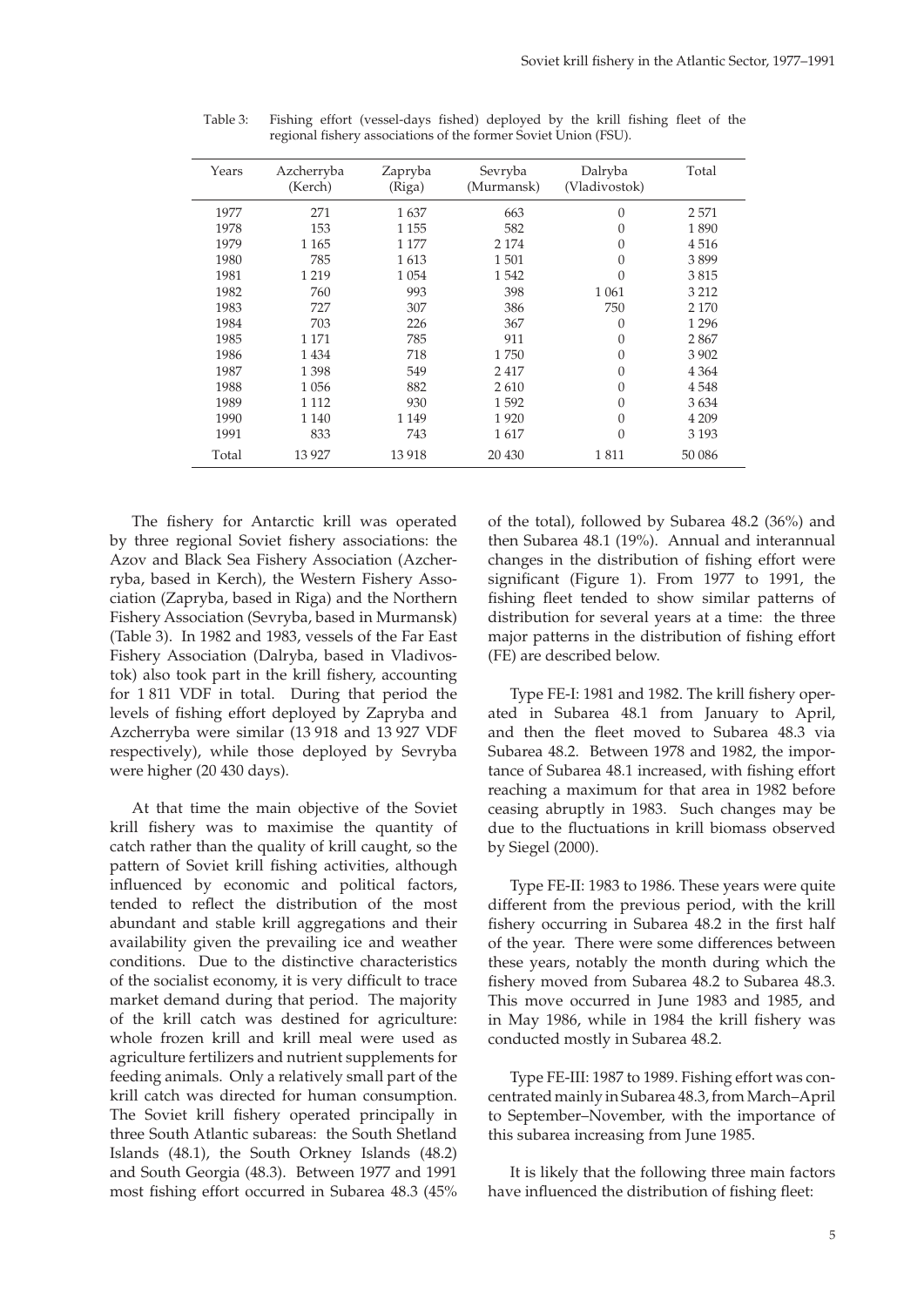Litvinov et al.



Figure 1: Distribution of fishing effort (vessel-days fished) by subarea from 1977 to 1992.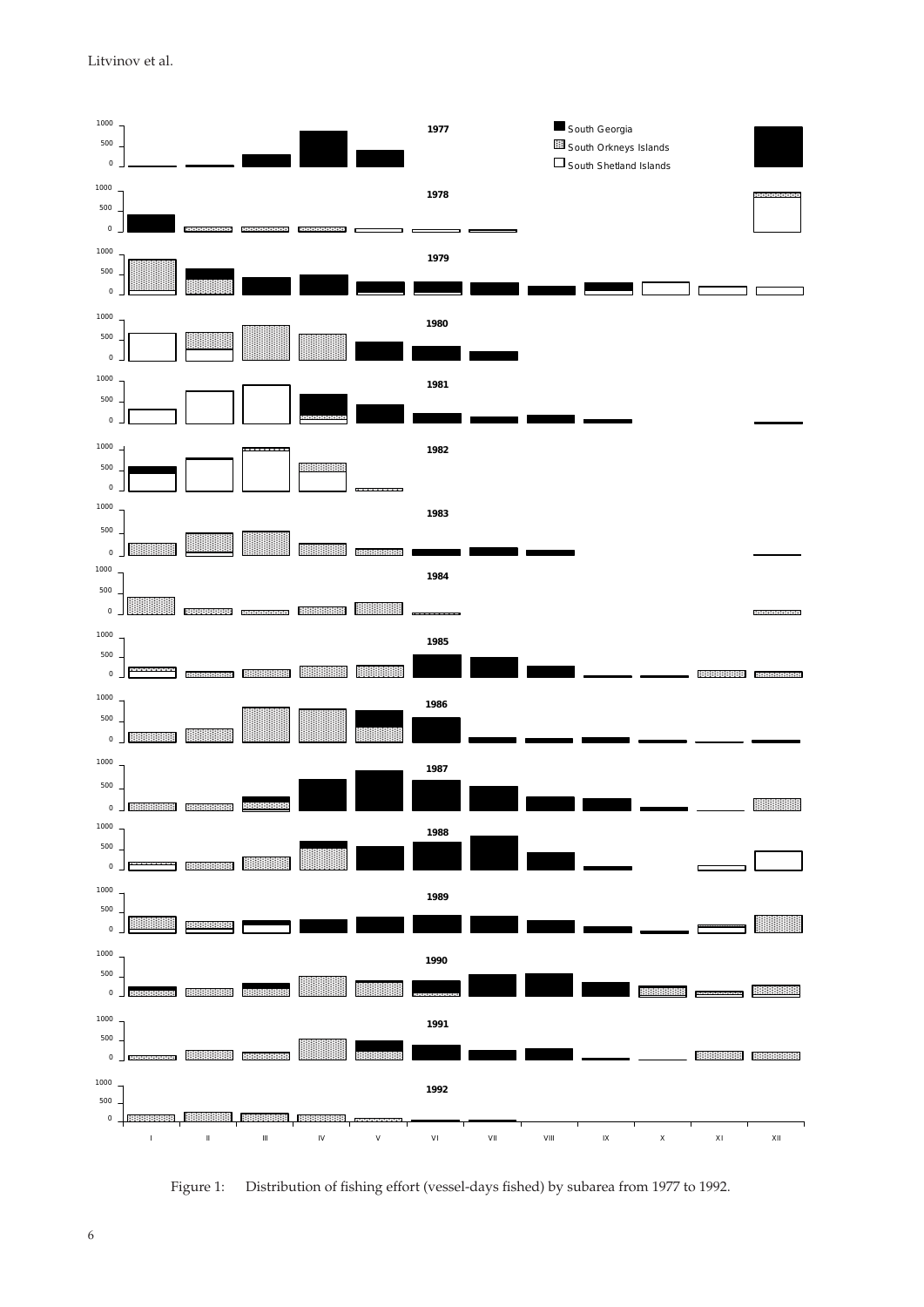| Period              | Shift between<br>Subareas | Reason Indicated                                                 |
|---------------------|---------------------------|------------------------------------------------------------------|
| 1978 January        | 48.3-48.2                 | Stormy weather, poor catches.                                    |
| 1978 December       | $48.1 - 48.2$             | ?                                                                |
| 1979 February/March | $(48.1 + 48.2) - 48.3$    | $\overline{\phantom{a}}$                                         |
| 1979 September      | $48.3 - 48.1$             | Poor catches, shortage of krill aggregations.                    |
| 1980 February       | $48.1 - 48.2$             | Shortage of krill aggregations in the second half of February.   |
| 1980 April-May      | $48.2 - 48.3$             | Ice conditions.                                                  |
| 1981 March/April    | 48.1-48.3 and 48.2        | Unstable conditions of fishery.                                  |
| 1981 September      | $48.3 -$                  |                                                                  |
| 1982 April          | $48.1 - 48.2$             | Poor catches: krill decrease in Subarea 48.1.                    |
| 1982 May            | 48.2 - Patagonian         | Under orders from the Ministry of Fisheries of the USSR, the     |
|                     | shelf                     | whole of the Soviet fleet in the area moved to the Patagonian    |
|                     |                           | shelf on 10 May 1982.                                            |
| 1983 May/June       | 48.2-48.3                 | Ice conditions.                                                  |
| 1984 June           | $48.2 -$                  | Ice conditions.                                                  |
| 1985 May/June       | $48.2 - 48.3$             | Ice conditions.                                                  |
| 1985 September      | $48.3 - 48.2$             | Decrease in density of krill aggregations due to stormy weather. |
| 1986 May            | $48.2 - 48.3$             | Ice conditions.                                                  |
| 1986 October        | 48.3-48.2                 | Decrease in density of krill aggregations due to stormy weather. |
| 1987 March          | $48.2 - 48.3$             | Decrease in catches.                                             |
| 1987 October        | $48.3 - 48.2$             | Fishing vessels changed target from krill to fish.               |
| 1988 April/May      | 48.2-48.3                 | Ice conditions.                                                  |
| 1988 September      | $48.3 -$                  | Bad conditions for fishery.                                      |
| 1989 February       | $48.2 -$                  | Stormy weather, ice conditions.                                  |
| 1989 March          | $48.1 - 48.3$             | Decrease in catches.                                             |
| 1989 October        | $48.3 - (48.1 + 48.2)$    | Bad conditions for fishery.                                      |
| 1990 June           | $48.2 - 48.3$             | Winter time.                                                     |
| 1990 October        | 48.3-48.2                 | Decrease in catches.                                             |
| 1991 May            | $48.2 - 48.3$             | Ice conditions.                                                  |
| 1991 September      | 48.3-48.2                 | Decrease in catches.                                             |
| 1992 May            | $48.2 - 48.3$             | Decrease in catches.                                             |

Table 4: Reasons for cessation of fishing in certain subareas, as described in Anon. (1978–1992).

- (i) the presence and stability of aggregations of krill of appropriate quantity and quality for the fishery. Krill quality is determined by its size and feeding status: very small and intensively feeding krill can only be processed into krill meal. In general the highest priority for the Soviet fleet as a whole was to maximise catches, i.e. FE reflected the presence of large, dense and stable krill aggregations rather than the quality of krill;
- (ii) ice and weather conditions; and
- (iii) economic and logistic factors such as availability of fuel and other fleet supplies, the political situation, management and selection of target species (e.g. krill or icefish).

Therefore, only the first and second factors are determined by environmental processes in the ocean and atmosphere. An attempt is made here to trace the connection between fishing fleet distribution and oceanic and atmospheric conditions. However it should be emphasised that all three factors may influence patterns of fishing activities, and even decision-makers may not be able to determine which factor was most important at any particular time.

The data from Anon. (1978–1992) show the following two main reasons for changing the subarea fished (Table 4):

- (i) shortage of krill aggregations and bad ice conditions; and
- (ii) stormy weather which negatively influenced the fishery, and dispersal of krill aggregations which usually had a short-term small-scale effect and rarely led to a change of subarea.

However, in some cases, stormy weather might have coincided with the beginning of a longer-term dispersal of krill aggregations, which resulted in the reduction of krill densities below the threshold for a viable fishery. Most krill catches were taken under fishing conditions that were classified as 'satisfactory conditions', resulting in catch rates no higher than 7 tonnes/hour (Figure 2). Relatively few hauls were carried out under what was described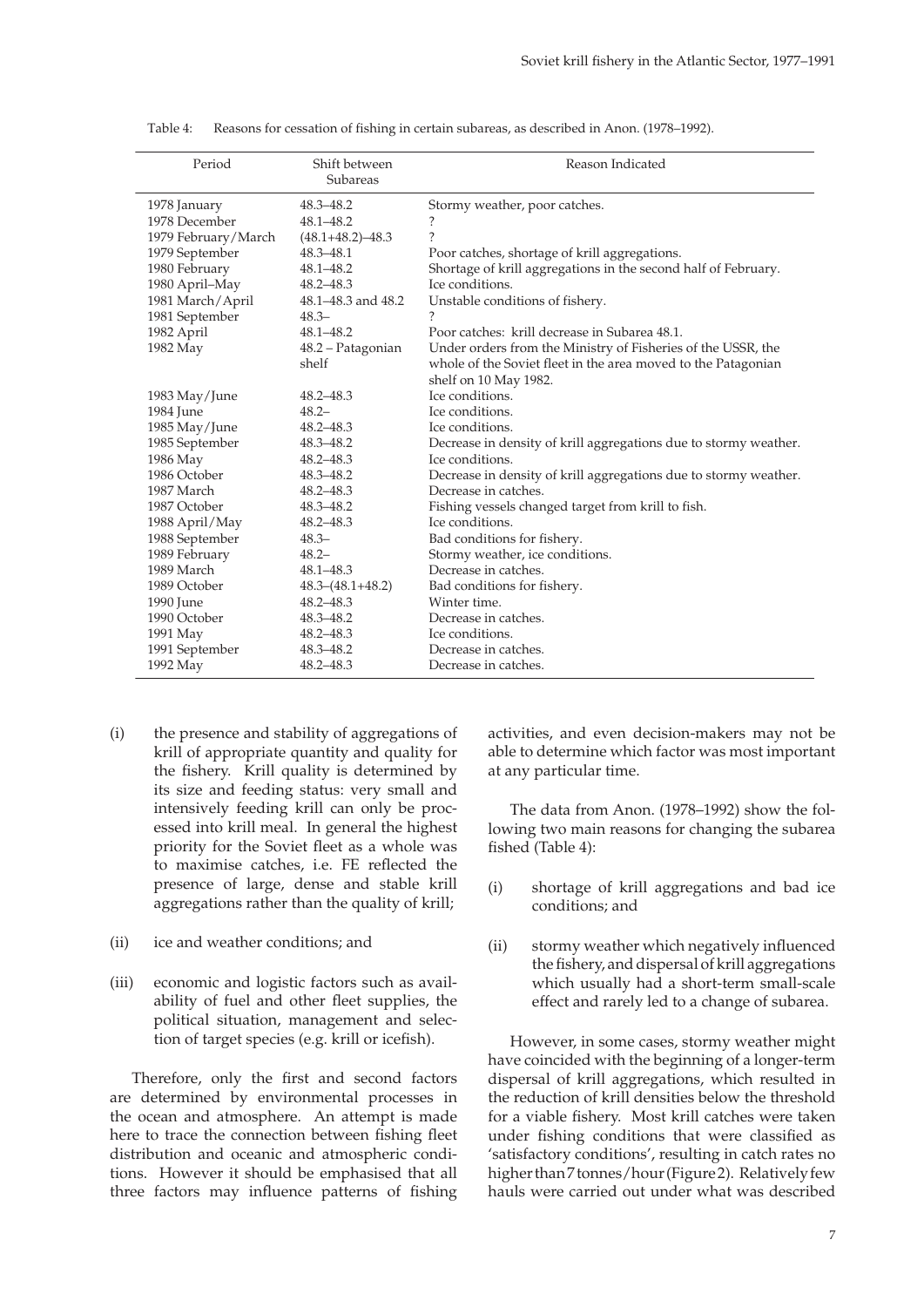

Figure 2: Distribution of Soviet krill catches under different fishery conditions from 1986 to 1990.

as 'good conditions' which led to catches higher than 10 tonnes/hour. It appeared that adverse ice conditions (extensive sea-ice) were the main reason for shifting the fleet from Subarea 48.2 to 48.3 in April–May. In other cases, the main reason for the shift was a deterioration in fishing conditions (decrease in the size, density and stability of krill aggregations), sometimes accompanied by stormy weather, which hampered fishing operations and dissipated krill aggregations.

On 10 May 1982, the entire USSR fleet stopped fishing in the Atlantic Sector and moved to the Patagonian Shelf; this was a unique operational move most probably due to the Falkland/Malvinas crisis. Before leaving, vessels worked in Subarea 48.2 and reported good fishing conditions with up to 10–20 tonnes of krill taken in 1–2 hauls during the day and 10–20 tonnes in 3–4 hauls at night. In January 1983, the krill fishery was restarted. From May to August 1983 fishing conditions in Subarea 48.3 were reported as either 'unstable' or 'satisfactory', and fishing effort was low (partly due to the fleet's involvement in the intensive icefish fishery). In 1984 conditions were not suitable for a winter krill fishery in Subarea 48.3 (Anon., 1978– 1992). Heywood et al. (1985) reported an extremely low abundance of krill in Subarea 48.3 from July to October 1983 that could not be attributed to the environmental factors investigated. Siegel (2000) noted a more than 10-fold interannual variation in the kill biomass off South Georgia, but the 1983 austral winter period was very unusual in

this respect and a similar situation was probably repeated in 1994. Fedoulov et al. (1996) observed some evidence that the Weddell–Scotia Confluence was located in the extreme south of the Scotia Sea during summer 1983/84. According to Latogursky et al. (1990), krill biomass near South Georgia in June 1983 and October 1984 were the lowest ever observed from 1974 to 1988. This low biomass in 1983 was attributed to the absence of any clearly discernible eddies in the current field, but due to lack of data, no reasons were offered for the low biomass in 1984. Siegel (2000) noted that changes in krill abundance and biomass in Subarea 48.1 seem to represent transient oscillations over a period of the order of at least 3–4 years.

In order to see how the distribution of fishing effort varied according to environmental conditions, the relationship between atmospheric gradients and the three types of fishing effort distribution observed above was examined.

The analysis of interannual variability in zonal and meridional air exchange observed in atmospheric circulation in Subareas 48.1, 48.2 and 48.3 shows that the western component of zonal exchange increased until the mid-1980s and com-pletely dominated zonal air exchange during the latter half of the 1990s in all three subareas (Figure 3). In the system of meridional air exchange over the islands, the southern component predominates for most of the time, with quasi-10-year, 4–6 year and quasi-2-year oscillations (Figure 4). The following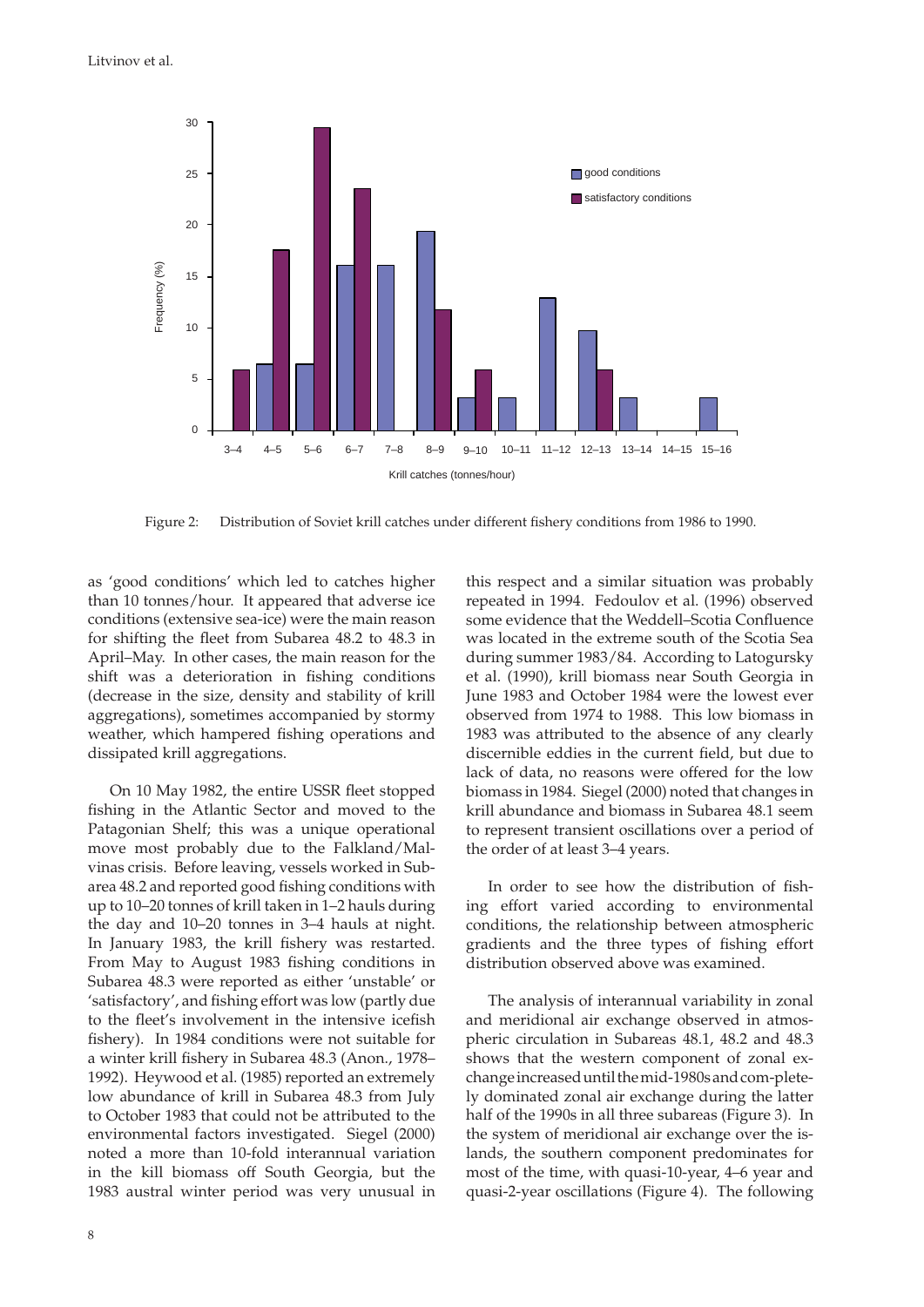

Figure 3: Interannual variability of zonal transfers in the principal krill fishing subareas. Solid line: 13-month running means. Dotted line: trend.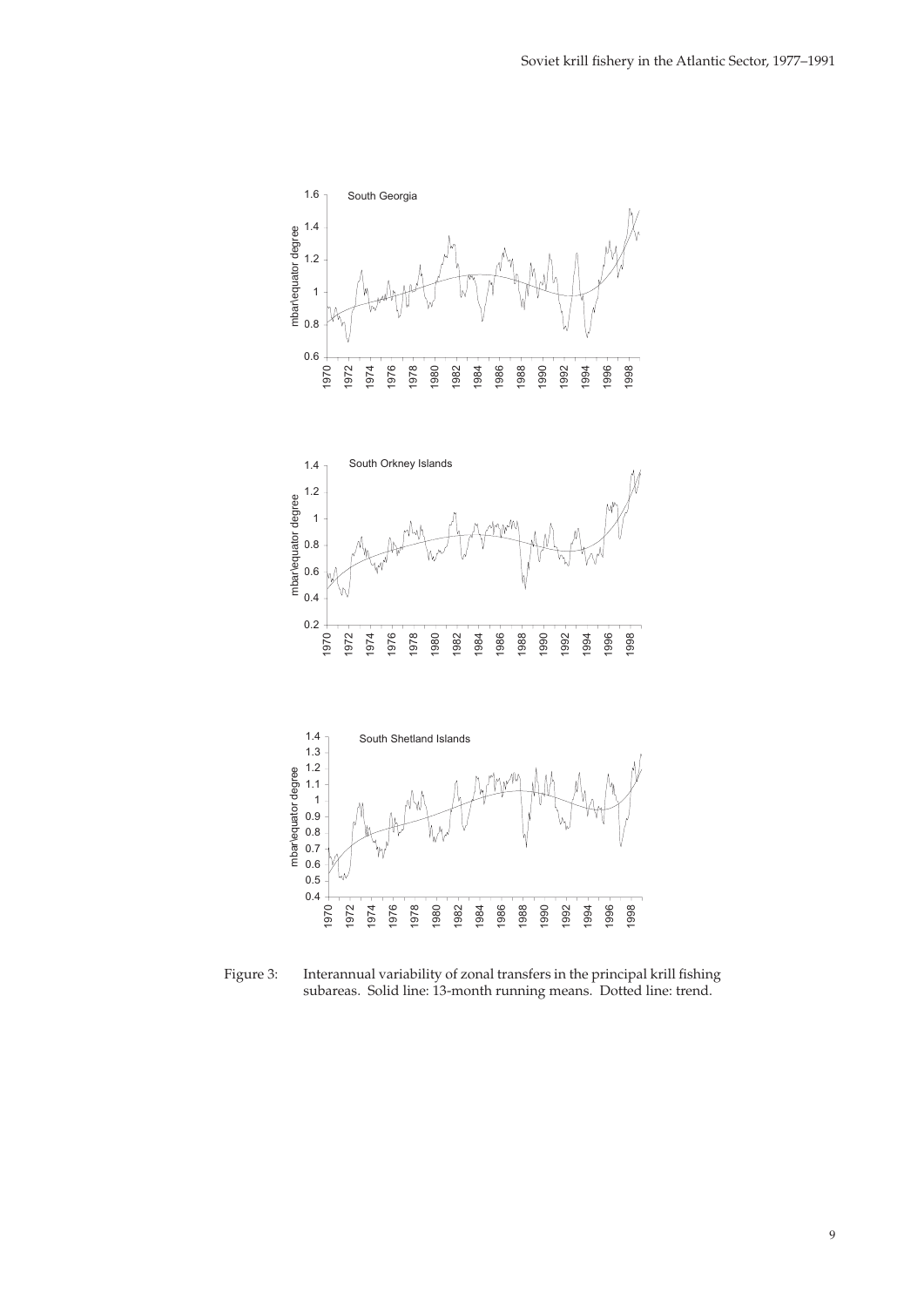

Figure 4: Interannual variability of meridional transfers in the principal krill fishing subareas. Solid line: 13-month running means. Dotted line: trend. Positive – north, negative – south.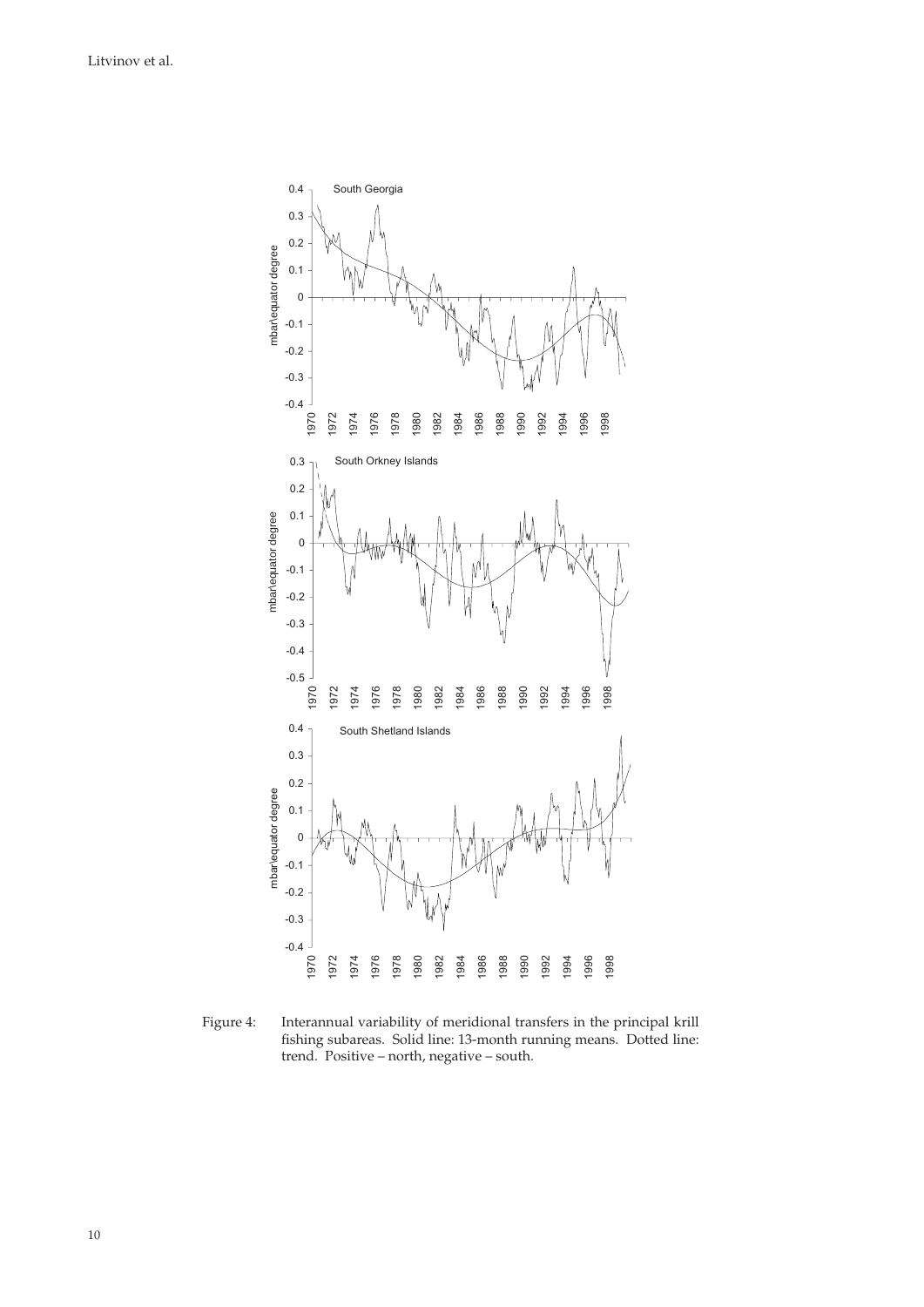features of the spatial and temporal variability of southern meridional air exchange in the Atlantic sector were identified.

The beginning of the southern phase of meridional air exchange can be recognised by the sustained transition of circulation indices from positive to negative values. Similarly, periods of peak activity of the processes can be identified by inflection points. The timing of these processes varies between Subareas 48.1, 48.2 and 48.3, with a quasi-4-year lag between the South Shetlands, the South Orkneys and South Georgia. Periods of the dominant southern meridional air exchange in Subareas 48.1, 48.2 and 48.3 were observed in 1975, 1979 and 1983 respectively. These processes would have reached their peak in the early and mid-1980s and the early 1990s respectively. The years 1980, 1986 and 1991 corresponded to the observed maxima of three periods of extensive winter ice cover northwest of the Antarctic Peninsula (Hewitt, 1997). It is clear, from a comparison of Figure 1, Figure 4 and the description given above, that the peak of the southern phase of meridional air exchange was observed in Subarea 48.1 from 1980 to 1982 and corresponded to Type FE-I; in Subarea 48.2 it was observed from 1983 to 1986 and corresponded to Type FE-II, while in Subarea 48.3 it was observed from 1987 to 1991 and corresponded to Type FE-III. There is a clear correlation between peaks in southern meridional air transfer and the distribution of the krill fishing fleet, but this is difficult to account for. According to Sundakov (pers. comm.), the general requirement for the krill fishery in Subareas 48.1 and 48.2 was the absence of ice in the austral summer months because relatively dense krill aggregations were available there most of the time. Conversely, the primary condition for a krill fishery in Subarea 48.3 was the presence of krill aggregations, as this subarea is generally ice-free. One may speculate that both factors, i.e. the absence of ice in Subareas 48.1 and 48.2 and the presence of krill aggregations in Subarea 48.3 reflects the influence of the Antarctic Circumpolar Wave which has a periodicity of four to five years (White and Petersen, 1996).

## **CONCLUSIONS**

From 1977 to 1991, the total effort deployed by the Soviet krill fishery was 50 086 days of fishing. The FE was unequally distributed between three subareas: 48.3 (45% of the total for the period), 48.2 (36%) and 48.1 (19%). The VDF distribution between subareas was, furthermore, very variable; three main patterns of VDF distribution were distinguished, corresponding to three major time periods: 1981–1982, 1983–1986 and 1987–1989. These general patterns of FE distribution correspond to spatial and temporal variability in the zonal and meridional atmospheric processes. While patterns in krill fishing distribution may be influenced by both environmental conditions and operational constraints, it was found that, in general, the VDF value was highest in the subarea where maximum southern atmospheric exchange took place.

## ACKNOWLEDGEMENTS

The authors are grateful to Alexander Sundakov, Vladimir Boronin and Boris Milavsky for detailed explanations of the characteristics of the krill fleet and fishing activities. They also thank Jon Watkins, Eugene Sabourenkov and other members of the CCAMLR Secretariat for their invaluable assistance with language editing.

### **REFERENCES**

- Anon. 1978–1992. *Atlas of Fisheries in the Southwestern Atlantic.* VRPO ZAPRYBA. Administration of fishery prospecting and scientific research fleet of the Western region. Kaliningrad (in Russian).
- Anon. 1990. *The Fleet of the Fishing Industry*. (Reference book of vessel types.) Third edition. Moscow, 'Transport': 383 pp. (in Russian).
- Bronstein, D.Ya. 1988. The theoretical basis of vessel construction. Leningrad, 'Sudostroeniye': 336 pp. (in Russian).
- CCAMLR. 1991. *Statistical Bulletin,* Vol. 3 (1981– 1990)*.* CCAMLR, Hobart, Australia: 119 pp.
- Fedoulov, P.P, E. Murphy and K.E. Shulgovsky. 1996. Environment–krill relations in the South Georgia marine ecosystem. *CCAMLR Science*, 3: 13–30.
- Hewitt, R. 1997. Areal and seasonal extent of sea-ice cover off the northwestern side of the Antarctic Peninsula: 1979 to 1996. *CCAMLR Science*, 4: 65–73.
- Heywood, R.B., I. Everson and J. Priddle. 1985. The absence of krill from the South Georgia zone, winter 1983. *Deep-Sea Res*., 32 (3): 369–378.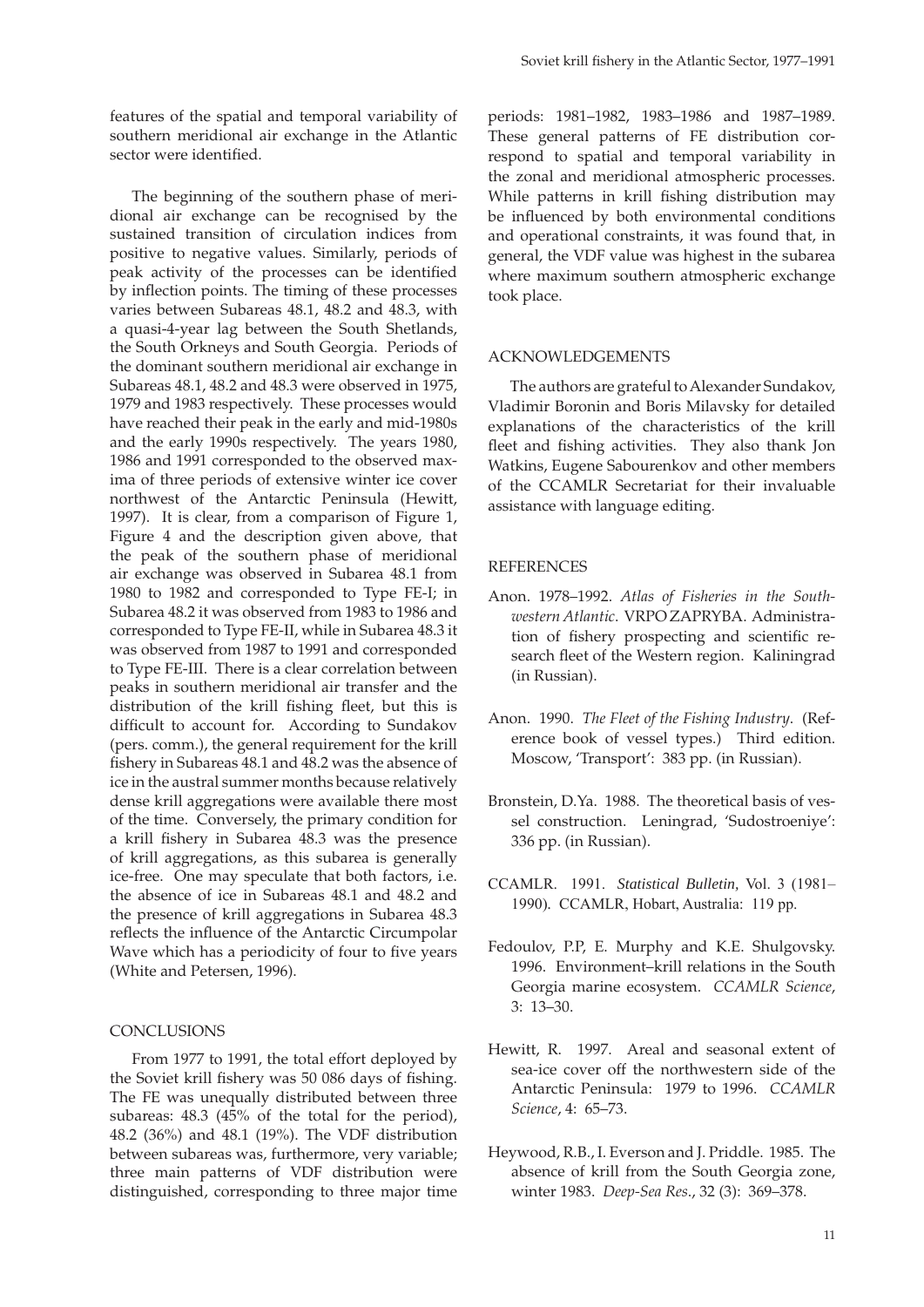- Kats, A.L. 1960. Seasonal variability in general atmospheric circulation and long-term forecasting. Leningrad, 'Hydrometeoizdat': 270 pp. (in Russian).
- Latogursky, V.I., R.R. Makarov and L.G. Maklygin. 1990. Distribution, biomass and characteristics of the *Euphausia superba* fishery around South Georgia (Subarea 48.3). In: Selected Scientific *Papers, 1990 (SC-CAMLR-SSP/7).* CCAMLR, Hobart, Australia: 123–147.
- Lubimova, T.G., R.R. Makarov, V.V. Maslennikov, V.V. Shevtsov and K.V. Shust. 1985. The ecological peculiarities, stocks and role of *E. superba* in the trophic structure of the Antarctic ecosystem. In: Selected Scientific Papers, 1982-1984, Part II. CCAMLR, Hobart, Australia: 391–505. (Translation of report originally published in Russian. Trudy, VNIRO, Moscow).
- Maklygin, L.G. 1987. Distribution and fishery of krill in the Atlantic Sector of the Antarctic. PhD Thesis. Shirshov Institute of Oceanology of Academy of Sciences of the USSR: 104 pp. (in Russian).
- Nicol, S. and Y. Endo. 1997. Krill fisheries of the world. *FAO Fish Tech. Pap.*, 367: 100 pp.
- Siegel, V. 2000. Krill (Euphausiacea) demography and variability in abundance and distribution. *Can. J. Fish. Aquat. Sci*., 57 (Suppl. 3): 151–167.
- Sushin, V.A. and F.F. Litvinov. 1999. Investigations of Antarctic krill. In: *History of the Development*  of Scientific Fisheries Research by AtlantNIRO. Kaliningrad, AtlantNIRO: 99–105 (in Russian).
- White, W.B. and R.G. Petersen. 1996. An Antarctic Circumpolar Wave in surface pressure, wind, temperature, and sea-ice extent. *Nature*, 380: 699–702.

# Liste des tableaux

| Tableau 1:        | Captures de krill antarctique et effort de pêche de l'ex-Union soviétique (FSU) dans le secteur atlantique<br>de janvier 1977 à décembre 1991.                                                                                   |
|-------------------|----------------------------------------------------------------------------------------------------------------------------------------------------------------------------------------------------------------------------------|
| Tableau 2:        | Effort de pêche (jours de pêche-navire) déployé par la flottille de pêche au krill de l'ex-Union Soviétique<br>(FSU) dans le secteur atlantique par type de navire, de janvier 1977 à décembre 1991.                             |
| Tableau 3:        | Effort de pêche (jours de pêche-navire) déployé par la flottille de pêche au krill des associations de<br>pêches régionales de l'ex-Union Soviétique (FSU).                                                                      |
| Tableau 4:        | Raisons de l'abandon de la pêche dans certaines sous-zones, d'après Anon. (1978–1992).                                                                                                                                           |
|                   |                                                                                                                                                                                                                                  |
|                   | Liste des figures                                                                                                                                                                                                                |
| Figure 1:         | Répartition de l'effort de pêche (jours de pêche-navire) par sous-zone de 1977 à 1992.                                                                                                                                           |
| Figure 2:         | Répartition des captures soviétiques de krill dans des conditions de pêche différentes de 1986 à 1990.                                                                                                                           |
| Figure 3:         | Variabilité interannuelle des transferts zonaux dans les principales sous-zones de pêche au krill. Trait<br>plein : moyennes glissantes sur 13 mois. Pointillés : tendance.                                                      |
| Figure 4:         | Variabilité interannuelle des transferts méridiens dans les principales sous-zones de pêche au krill. Trait<br>plein : moyennes glissantes sur 13 mois. Pointillés : tendance. Valeur positive - nord, valeur négative<br>- sud. |
|                   | Список таблиц                                                                                                                                                                                                                    |
| $Ta\bar{b}\pi$ 1. | Уловы антарктического криля и промысловое усилие бывшего Советского Союза (БСС) в                                                                                                                                                |

- Табл. 1: Уловы антарктического криля и промысловое усилие бывшего Советского Союза (БСС) в атлантическом секторе с января 1977 г. по декабрь 1991 г.
- Табл. 2: Промысловое усилие (судо-сутки лова) крилевого флота бывшего Советского Союза (БСС) в атлантическом секторе по типам судов, январь 1977 г. – декабрь 1991 г.